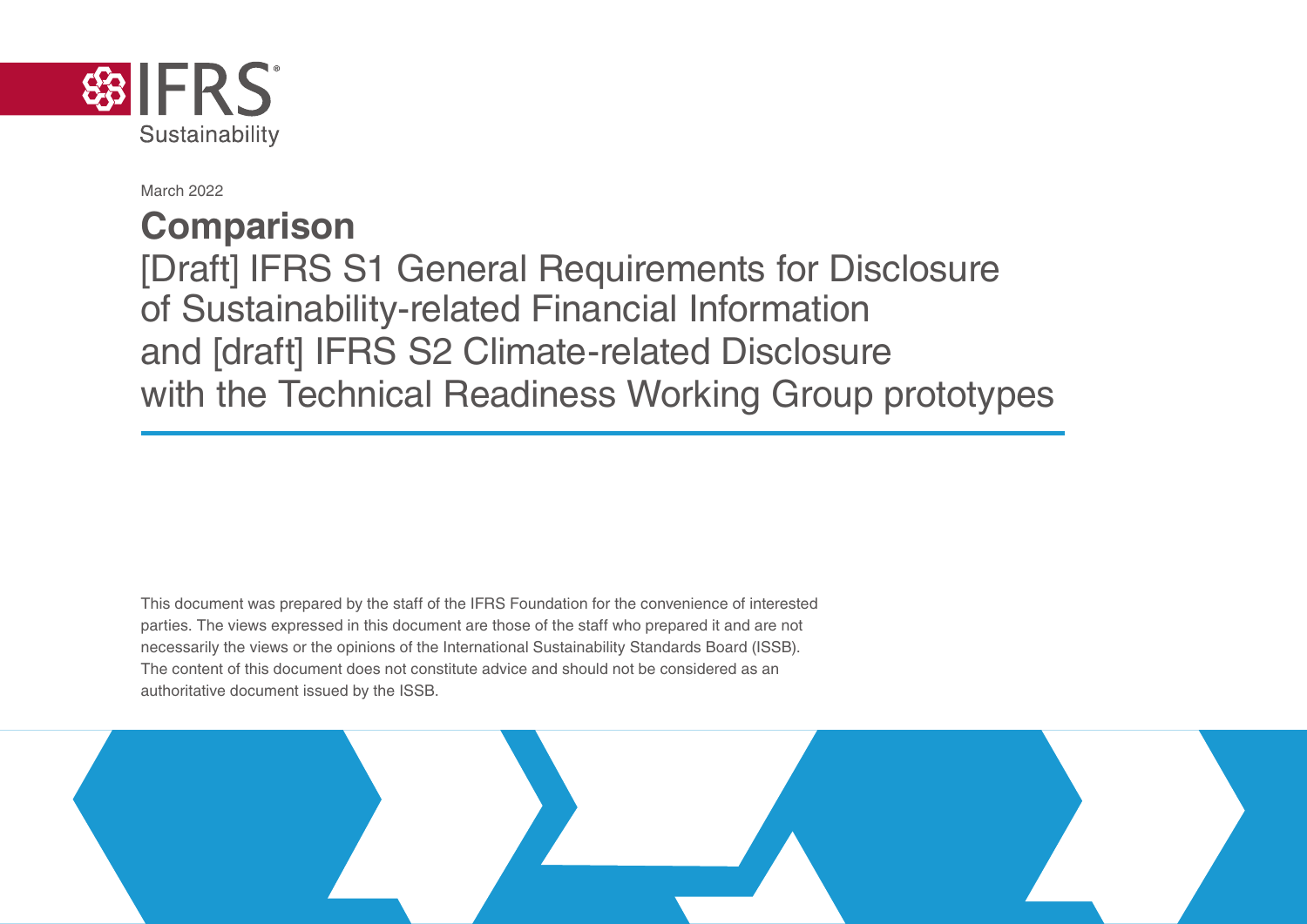The following tables compare the Exposure Drafts recently published by the International Sustainability Standards Board (ISSB)—*General Requirements for Disclosure of Sustainability-related Financial Information* (General Requirements Exposure Draft) and *Climate-related Disclosures* (Climate-related Disclosures Exposure Draft)—and the prototypes previously published by the Technical Readiness Working Group (TRWG).

These tables aim to identify the substantive changes from the TRWG's prototypes, rather than provide an exhaustive list of all changes. In addition to the substantive changes listed below, some wording changes have been made throughout the Exposure Drafts. Those wording changes were not intended to change the substance of the proposals compared to the prototypes but instead, for example, were intended to improve clarity and consistency between the two Exposure Drafts.

| <b>Invitation to Comment and Basis</b> | These sections were added to both Exposure Drafts consistent with the style for exposure                                                                                                                                                                                                                                                                                                                                                                                                                                                                                                                                                                                                                                          |
|----------------------------------------|-----------------------------------------------------------------------------------------------------------------------------------------------------------------------------------------------------------------------------------------------------------------------------------------------------------------------------------------------------------------------------------------------------------------------------------------------------------------------------------------------------------------------------------------------------------------------------------------------------------------------------------------------------------------------------------------------------------------------------------|
| for Conclusions                        | drafts of IFRS Accounting Standards.                                                                                                                                                                                                                                                                                                                                                                                                                                                                                                                                                                                                                                                                                              |
| <b>Signposting</b>                     | More 'signposting' was used in both Exposure Drafts. For example:<br>• In the General Requirements Exposure Draft, greater signposting was introduced to direct<br>entities to consult industry-based disclosure topics related to their activities when identifying<br>sustainability-related risks and opportunities (see paragraph 51 of the Exposure Draft).<br>• In the Climate-related Disclosures Exposure Draft, enhanced linkage was added between the<br>disclosure topics in the industry-based requirements and the identification of climate-related<br>risks and opportunities, and between cross-industry metric categories and industry-based<br>metrics (see paragraphs 10–11, 22 and 24 of the Exposure Draft). |

## **General Requirements Exposure Draft and Climate-related Disclosures Exposure Draft**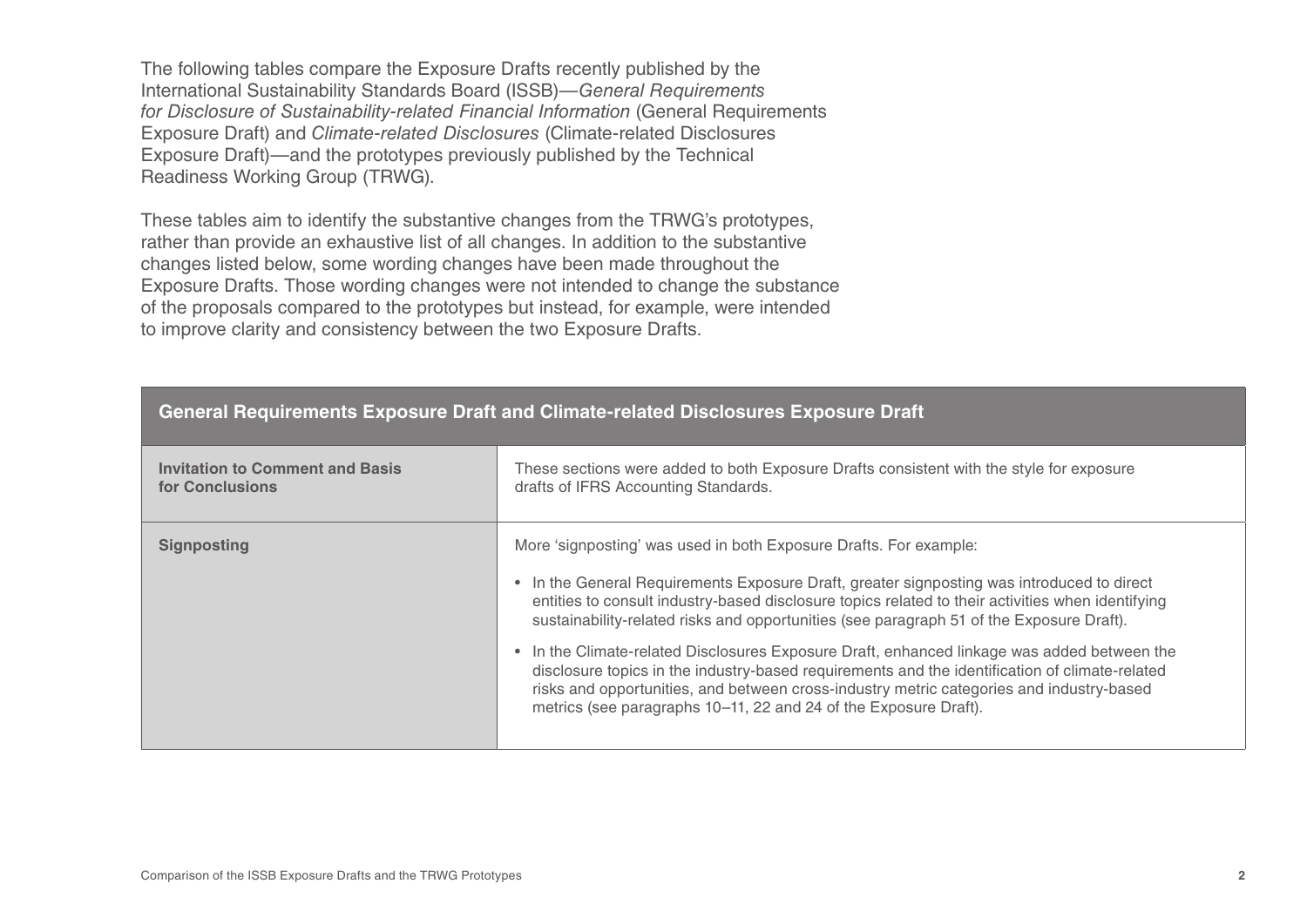| <b>General Requirements Exposure Draft</b> |  |
|--------------------------------------------|--|
|--------------------------------------------|--|

| <b>Enterprise value</b><br>Definition was sharpened. Aspects of the definition in the TRWG's General Requirements<br>prototype have been relocated and are now included in the Exposure Draft's Objectives.                                                                                                                                                                                                                                                                                                                                                                                                                                                                                                                                                       |
|-------------------------------------------------------------------------------------------------------------------------------------------------------------------------------------------------------------------------------------------------------------------------------------------------------------------------------------------------------------------------------------------------------------------------------------------------------------------------------------------------------------------------------------------------------------------------------------------------------------------------------------------------------------------------------------------------------------------------------------------------------------------|
| <b>Reporting boundary</b><br>'Reporting boundary' was changed to 'Reporting entity'. The definition of reporting entity in the<br>Exposure Draft is now aligned with the definition in IFRS Accounting Standards. While not intending<br>to change the concept that was included in the TRWG's General Requirements prototype, the words<br>have been changed to improve clarity. A reporting entity would be required to disclose sustainability-<br>related risks and opportunities (including in the value chain) that affect primary users' assessments<br>of its enterprise value.                                                                                                                                                                           |
| <b>Connectivity</b><br>'Connectivity' was changed to 'Connected information' to reinforce the objective that entities must<br>present clear and understandable, decision-useful sustainability-related information, which would<br>enable users of general purpose financial reporting to assess connections between different<br>sustainability-related risks and opportunities and information in the general purpose financial<br>statements.                                                                                                                                                                                                                                                                                                                  |
| <b>Reporting channel</b><br>'Reporting channel' was changed to 'Location of information' to remove ambiguity without changing<br>the concept of proposals relative to the TRWG's General Requirements prototype. The Exposure<br>Draft refers to 'general purpose financial reporting', which, while not a specific report, includes<br>financial statements and management commentary.                                                                                                                                                                                                                                                                                                                                                                           |
| Guidance was provided on how to identify relevant sustainability-related risks and opportunities<br>in addition to those addressed by IFRS Sustainability Disclosure Standards.<br>Additionally, more specific guidance was provided on how entities would develop disclosures in the<br>absence of a specific IFRS Sustainability Disclosure Standard. Specifically, entities would consider<br>other materials including disclosure topics in the SASB Standards, ISSB non-mandatory materials<br>(such as the CDSB Framework application guidance), industry practice and materials from other<br>standard setters that focus on meeting the needs of primary users of general purpose financial<br>reporting.<br>(See paragraphs 50-55 of the Exposure Draft) |
|                                                                                                                                                                                                                                                                                                                                                                                                                                                                                                                                                                                                                                                                                                                                                                   |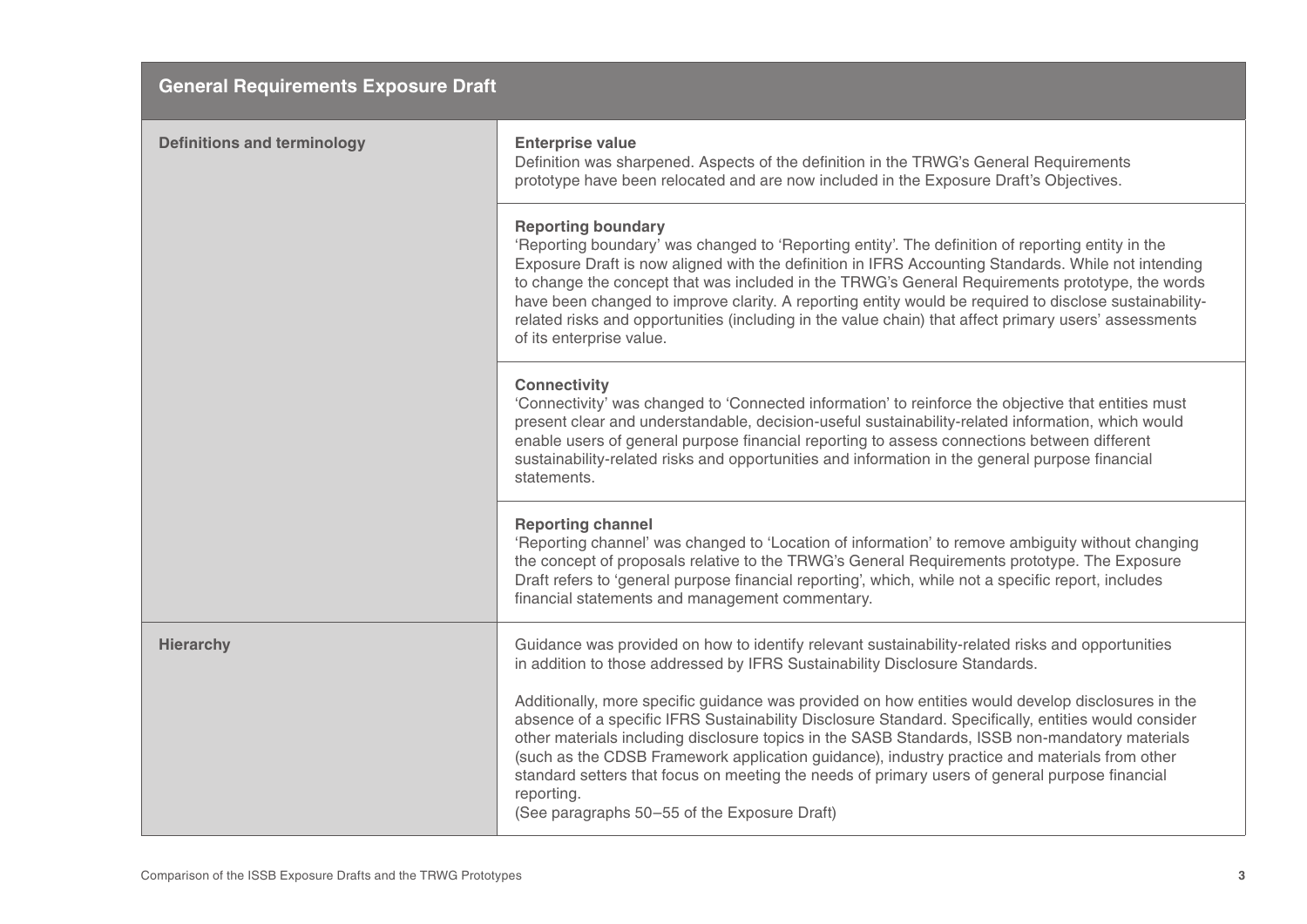| Core content—Metrics and targets          | Categories of metrics were simplified to cover the following:<br>those required by an IFRS Sustainability Disclosure Standard<br>٠<br>(cross-industry and industry-specific);<br>those identified through the hierarchy (described above); and<br>٠<br>others used by an entity.<br>٠                 |
|-------------------------------------------|-------------------------------------------------------------------------------------------------------------------------------------------------------------------------------------------------------------------------------------------------------------------------------------------------------|
| <b>General features-Fair presentation</b> | Requirements were added so that an entity must disclose the industry or industries specified in<br>the relevant IFRS Sustainability Disclosure Standard or industry-based SASB Standards that it<br>used when identifying disclosures about a significant sustainability-related risk or opportunity. |
| <b>Illustrative Guidance</b>              | Examples have been added to illustrate the application of the hierarchy. Those examples show<br>how an entity could use the SASB Standards and the CDSB Framework to identify significant<br>sustainability-related risks and opportunities and to develop disclosures.                               |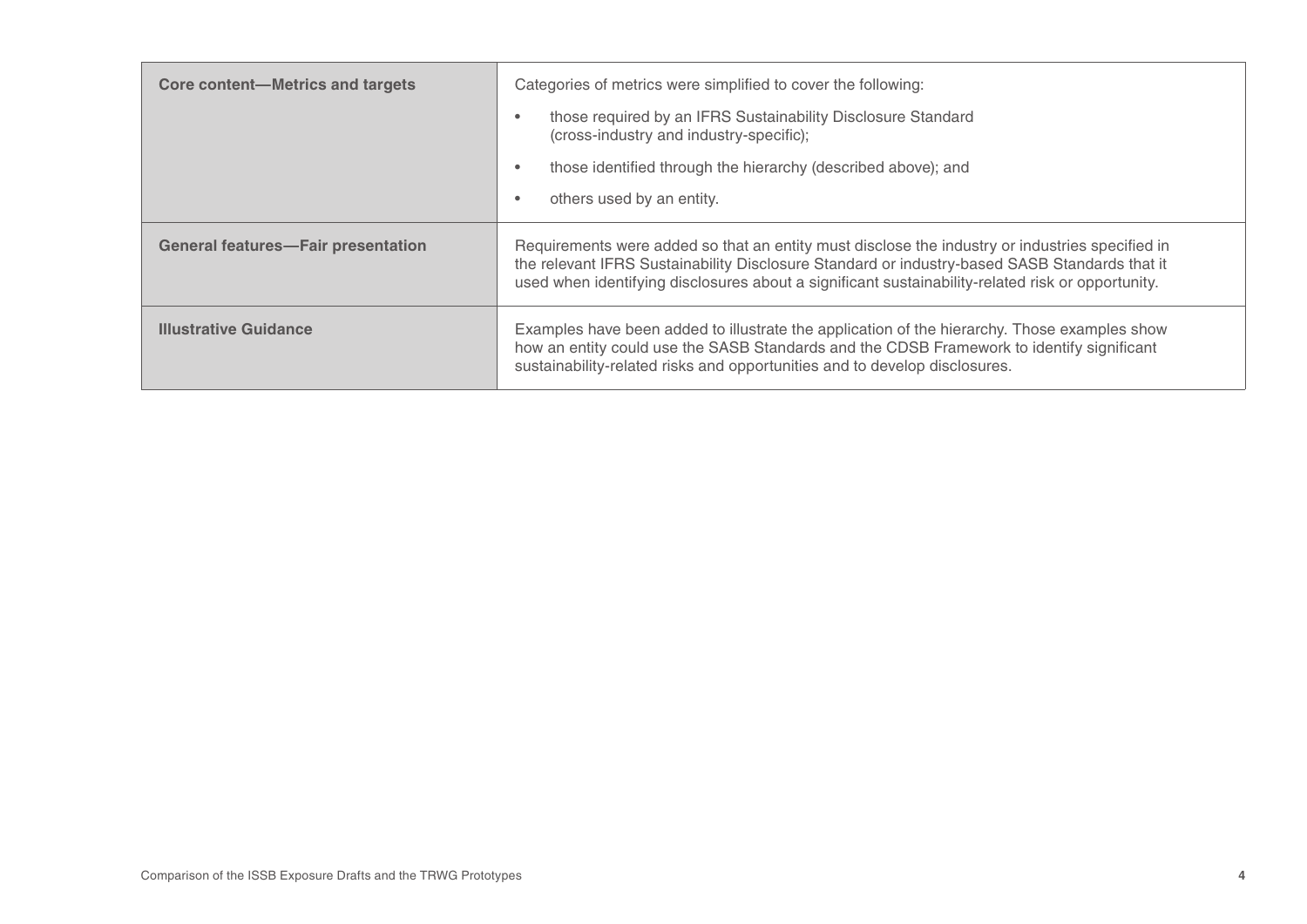| <b>Climate-related Disclosures Exposure Draft</b> |                                                                                                                                                                                                                                                                                                                                                                                                                                                                                                                                                                                                                   |
|---------------------------------------------------|-------------------------------------------------------------------------------------------------------------------------------------------------------------------------------------------------------------------------------------------------------------------------------------------------------------------------------------------------------------------------------------------------------------------------------------------------------------------------------------------------------------------------------------------------------------------------------------------------------------------|
| <b>Transition plans and carbon offsetting</b>     | Requirements were added to improve the specificity and clarity of the information needed to meet<br>the disclosure objective for transition plans, including:<br>the extent to which the entity's emission target relies on the use of carbon offsets;<br>$\bullet$<br>whether the offsets are subject to third-party offset verification or a certification scheme; and<br>$\bullet$<br>the type of carbon offsets used (including distinguishing between nature-based and technological<br>$\bullet$<br>solutions and whether the carbon offset is based on removal or avoidance).                              |
| <b>Climate resilience and scenario analysis</b>   | Requirements were added to clarify that an entity must use climate-related scenario analysis to<br>assess its climate resilience unless it is unable to do so. The requirements also clarify what the<br>resulting disclosures should enable users of general purpose financial reporting to understand.<br>Additionally, clearer guidelines were added on the alternative methods or techniques that an entity<br>may use to assess its climate resilience (eg single-point forecasts, sensitivity analysis or qualitative<br>analysis), when the entity is unable to perform climate-related scenario analysis. |
| <b>Financial impacts and anticipated effects</b>  | Requirements were updated associated with the financial impacts of climate-related risks and<br>opportunities on an entity's financial position, financial performance and cash flows. The entity would<br>provide quantitative information, which may be expressed as a single amount or a range, unless it is<br>unable to do so, in which case it would provide qualitative information.                                                                                                                                                                                                                       |
| <b>Risk management</b>                            | Requirements were updated to explicitly include climate-related opportunities in the scope of the<br>requirements related to an entity's risk management process.                                                                                                                                                                                                                                                                                                                                                                                                                                                 |